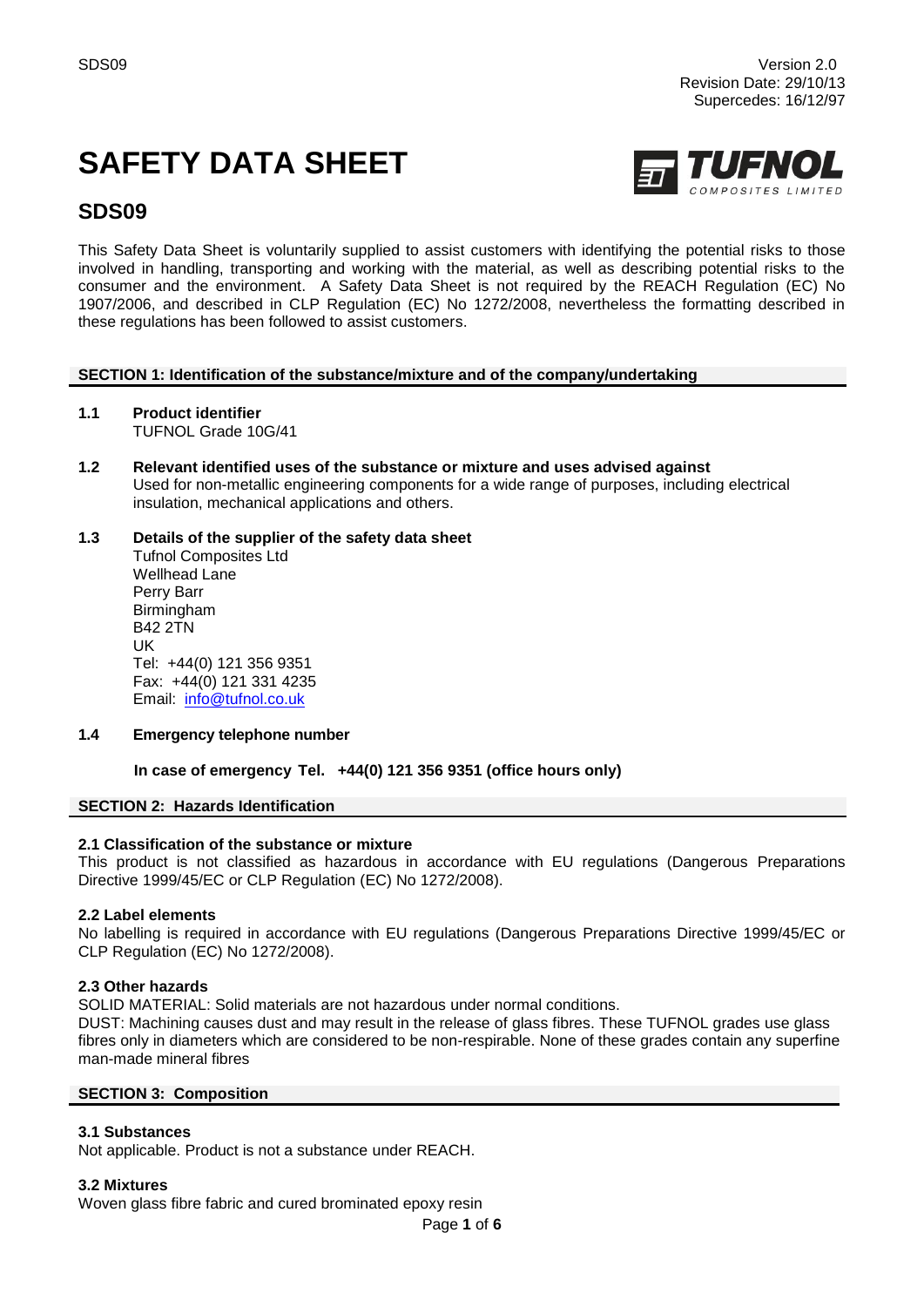## **SECTION 4: First Aid Measures**

## **4.1 Description of first aid measures**

EYE CONTACT: Rinse eye with plenty of water. Seek medical attention if irritation persists.

INHALATION: Inhalation of the product as supplied is not likely to occur. Dust may be generated if the product is machined. If significant inhalation of process generated dust or smoke occurs, remove the victim to fresh air and keep warm and comfortable. If breathing difficulties occur, consult a doctor.

SKIN CONTACT: Wash skin with plenty of soap and water.

INGESTION: Ingestion is not likely to occur. Dust may be generated if the product is machined. If significant ingestion of process generated dust occurs, rinse mouth. Consult a doctor if there are any symptoms of irritation of the mouth and throat or abdominal discomfort.

## **4.2 Most important symptoms and effects, both acute and delayed**

Exposure to dust may cause mechanical irritation of the skin and eye, and of the mouth, nose and throat if inhaled or ingested.

## **4.3 Indication of any immediate medical attention and special treatments needed**

Symptomatic treatment as required

## **SECTION 5: Firefighting Measures**

## **5.1 Extinguishing media**

No known adverse reactions with any extinguishing media. Use extinguisher appropriate to surrounding conditions.

## **5.2 Special hazards arising from the substance or mixture**

Solid materials are difficult to ignite, but may burn in a fire. Dust from machining is more combustible than the solid and may become ignited from a small heat source. Constituents of smoke vary with local conditions, but may include carbon dioxide, carbon monoxide, ammonia, hydrogen bromide and water vapour, plus a number of more complex substances resulting from partial combustion.

## **5.3 Advice for fire fighters**

No special precautions required. Wear normal fire-fighting kit and breathing apparatus as appropriate.

## **SECTION 6: Accidental Release Measures**

## **6.1 Personal precautions, protective equipment and emergency procedures**

Sheets may be smooth and slippery. Wear suitable skin and eye protection (see section 8).

## **6.2 Environmental precautions**

No special precautions required.

## **6.3 Methods and materials for containment and clearing up**

Unused material should be collected and reused, or disposed of according to local and national regulations.

## **6.4 References to other sections**

See section 8 and section 13 for further advice on protective clothing and disposal.

## **SECTION 7: Handling and Storage**

## **7.1 Precautions for safe handling**

Sheets may be smooth and slippery. Avoid accidental slippage of stacked material. Take care to avoid injury caused by sharp edges.

Dust from machining is more combustible than the solid and may become ignited from a small heat source. Use correct machining techniques which do not give rise to excessive heat, or burn the material. Incorrect machining techniques usually cause a marked change in the colour of the cut surface, accompanied by a strong burning odour. If these, or any other signs of burning occur during machining, stop work immediately. Check to ensure that dust has not ignited and re-assess machining techniques before proceeding.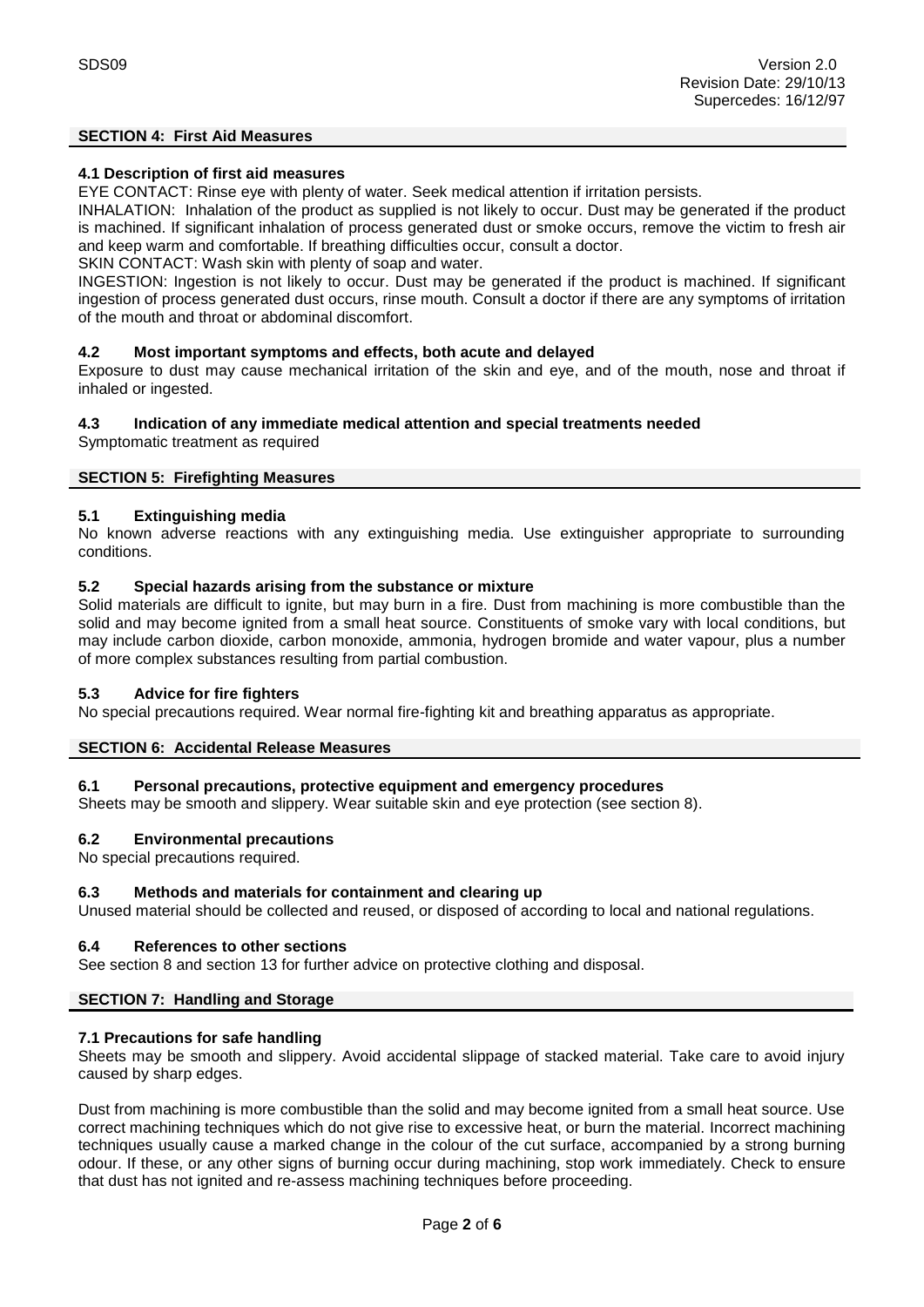In dust extraction systems, finely divided organic dust is a potential source of combustion or explosion. Care must be taken in the design and servicing of ducted extraction systems to ensure that explosive limits are not exceeded. Explosion relief devices should be provided. In all cases, expert advice should be obtained.

Avoid inhalation of dust, and wear suitable protective clothing to avoid skin and eye contact. Wash thoroughly after handling and before eating or drinking.

## **7.2 Conditions for safe storage, including any incompatibilities**

Store in a cool dry place. Avoid extremes of temperature.

#### **7.3 Specific end uses(s)**

Further information on dust is given in the following HSE publications:- EH 44 'Dust: General principles of protection' ; EH 46 'Man-made mineral fibres' ; MDHS 59 'Man-made mineral fibre'.

#### **SECTION 8. Exposure Controls/Personal Protection**

#### **8.1 Control parameters**

| Substance              | $(8-hr)$<br>TWA<br>period) | Long-term exposure limit   Short-term exposure limit   Source<br>reference (15 minute<br>reference<br>period) |            |
|------------------------|----------------------------|---------------------------------------------------------------------------------------------------------------|------------|
| Glass fibres (Man Made | 5mg/m <sup>3</sup>         |                                                                                                               | EH40, 2011 |
| Mineral Fibres, MMMF)  | 2 fibres/millilitre        |                                                                                                               |            |

#### **8.2 Exposure controls**

No special precautions required for the unused product. If dust is likely to be generated as a result of processing, appropriate dust control measures should be applied, such as the use of local exhaust ventilation and the use of dust suppression techniques such as water sprays.

#### **Respiratory protection**

No special precautions required when handling the unused product. If dust is likely to be generated during processing at levels in excess of the occupational exposure limit respiratory protective equipment fitted with a P2 filter or better may be required.

#### **Hand Protection**

Dust containing glass fibres may cause temporary irritation to the skin and mouth. Barriers creams are generally ineffective, as they can cause fibres to adhere. In cases of difficulty, other barrier methods may be necessary, such as the wearing of plastic or rubber gloves.

#### **Eye protection**

Wear suitable eye protection, e.g. safety glasses with side shields or goggles if dust is likely to be generated.

#### **Skin protection**

Long-sleeved overalls should be worn to protect the skin if dust is likely to be generated.

#### **Environmental exposure controls**

No special precautions required.

#### **SECTION 9: Physical and Chemical Properties**

#### **9.1 Information on basic physical and chemical properties**

| Appearance:             | Greenish-grey solid sheets. Components made from these. |
|-------------------------|---------------------------------------------------------|
| Odour:                  | None                                                    |
| <b>Odour threshold:</b> | Not applicable                                          |
| pH:                     | Not applicable                                          |
| <b>Melting point:</b>   | Not applicable                                          |
| <b>Boiling point:</b>   | Not applicable                                          |
| <b>Flashpoint:</b>      | Not applicable                                          |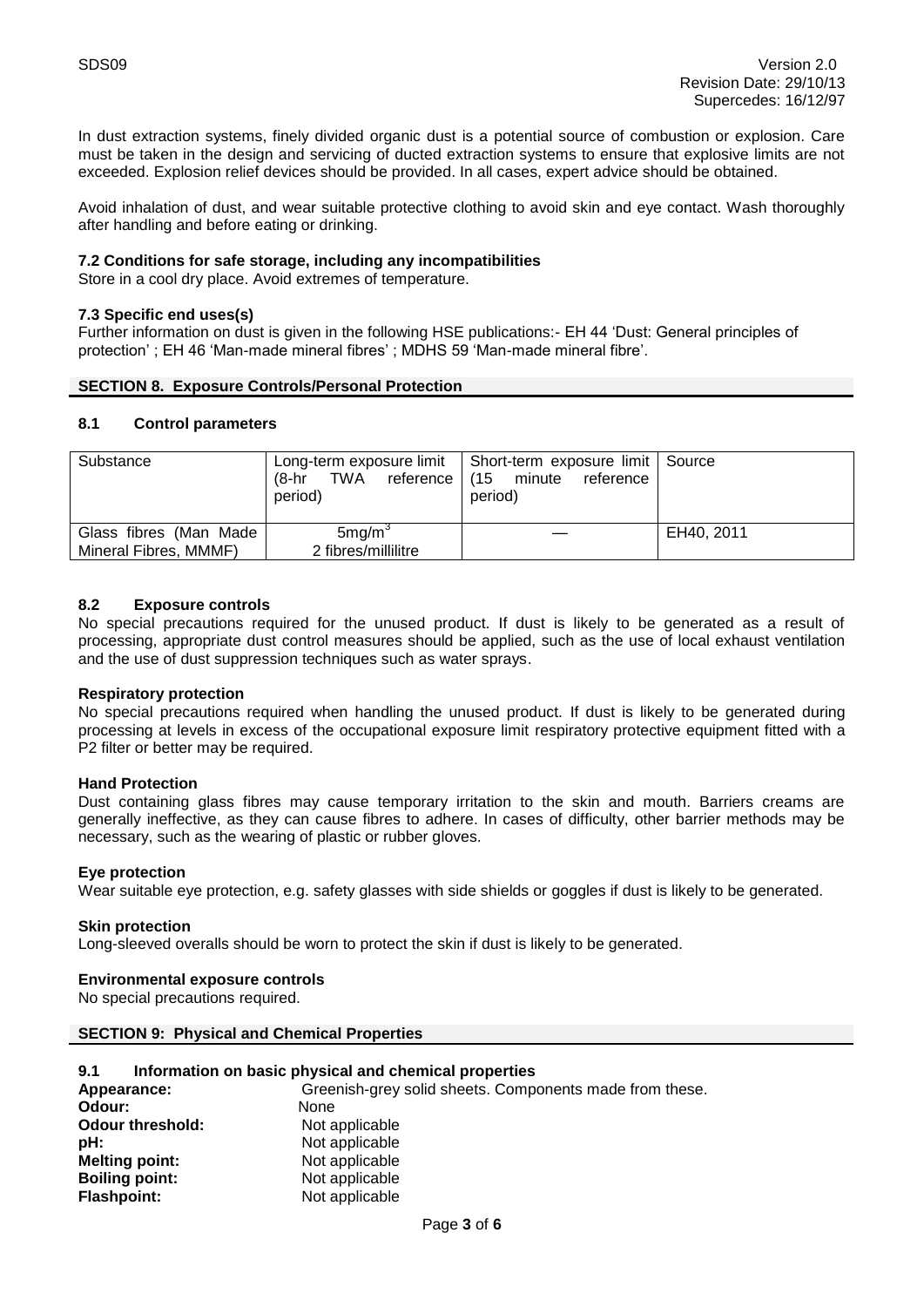| <b>Evaporation rate:</b>                               | Not applicable           |
|--------------------------------------------------------|--------------------------|
| <b>Flammability:</b>                                   | Combustible              |
| <b>Upper/lower flammability limits: Not applicable</b> |                          |
| Vapour pressure:                                       | Not applicable           |
| <b>Vapour density</b>                                  | Not applicable           |
| <b>Relative density</b>                                | 1.8 to 2.0 gm/cm3        |
| <b>Solubility in water:</b>                            | Insoluble                |
| <b>Solubility in other solvents:</b>                   | Not applicable           |
| Partition coefficient (log Kow) Not applicable         |                          |
| <b>Autoignition temperature</b>                        | No data                  |
| <b>Decomposition temperature</b>                       | No data                  |
| <b>Viscosity</b>                                       | Not applicable           |
| <b>Explosive properties</b>                            | Not considered explosive |
| <b>Oxidising properties</b>                            | Not considered oxidising |
|                                                        |                          |

#### **9.2 Other information** None

## **SECTION 10: Stability and Reactivity**

#### **10.1 Reactivity**

No reactive hazards known.

#### **10.2 Chemical stability**

Stable under normal conditions of use.

## **10.3 Possibility of hazardous reactions**

No hazardous reactions expected.

## **10.4 Conditions to avoid**

Avoid extremes of temperature

#### **10.5 Incompatible materials**

Avoid contact with strong oxidizing agents

## **10.6 Hazardous decomposition products**

In combustion emits toxic fumes of carbon dioxide, carbon monoxide, ammonia and water plus a number of complex substances resulting from partial combustion.

#### **SECTION 11: Toxicological Information**

## **11.1 Information on toxicological effects**

This product has not been tested. Judgements on the expected toxicity of this product have been made based upon consideration of its major components.

| (a) acute toxicity                 | No effects are anticipated from the product as supplied.                         |  |  |  |
|------------------------------------|----------------------------------------------------------------------------------|--|--|--|
| (b) skin corrosion/irritation      | Dust from processing of the product may cause mechanical irritation of the skin. |  |  |  |
| (c) serious eye damage/irritation  | Dust from processing of the product may cause mechanical irritation of           |  |  |  |
|                                    | the eye.                                                                         |  |  |  |
| (d) respiratory/skin sensitisation | The product is not expected to cause sensitisation.                              |  |  |  |
| (e) germ cell mutagenicity         | Contains no known mutagens                                                       |  |  |  |
| (f) carcinogenicity                | These TUFNOL grades use glass fibres only in diameters which are considered      |  |  |  |
|                                    | to be non-respirable. None of these grades contain any superfine man-made        |  |  |  |
|                                    | mineral fibres. These products are not considered to be carcinogenic.            |  |  |  |
| (g) reproductive toxicity          | Contains no known reproductive toxins                                            |  |  |  |
| (h) STOT-single exposure           | No effects are anticipated from the product as supplied.                         |  |  |  |
| (i) STOT-repeated exposure         | No effects are anticipated from the product as supplied.                         |  |  |  |
| (j) aspiration hazard              | Not applicable to this product                                                   |  |  |  |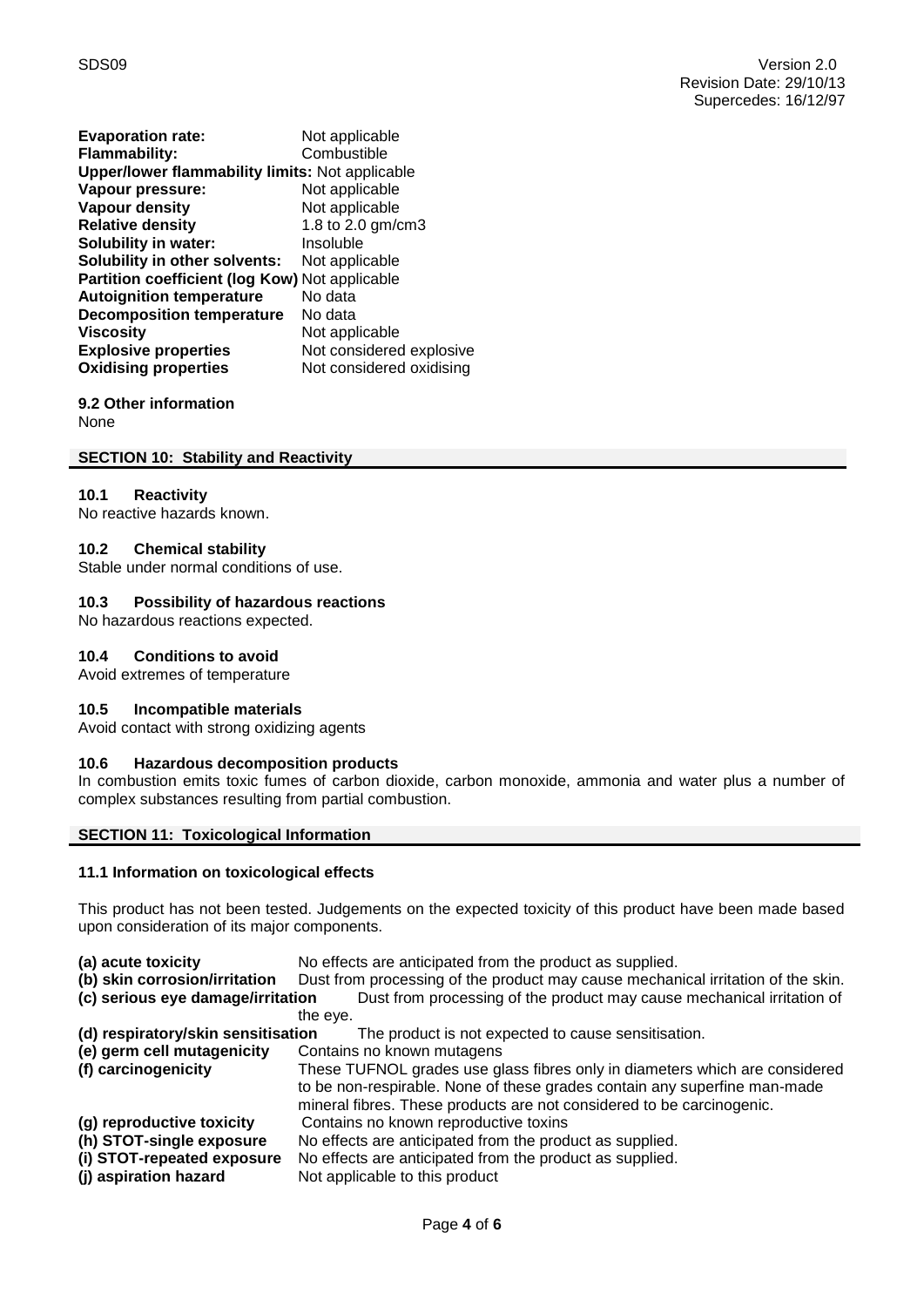## **SECTION 12: Ecological Information**

## **12.1 Toxicity**

No effects are anticipated from the product as supplied.

## **12.2 Persistence and degradability**

This product is not expected to biodegrade in the environment.

## **12.3 Bioaccumulative potential**

None of the components are known to be bioaccumulative.

## **12.4 Mobility in soil**

Not expected to be mobile.

## **12.5 Results of PBT and vPvB assessment**

None of the components are known to be PBT or vPvB.

## **12.6 Other adverse effects**

None known.

#### **SECTION 13: Disposal Considerations**

## **13.1 Waste treatment methods**

All waste products should be disposed of by normal waste disposal methods, including controlled incineration or burial at approved sites, in accordance with local regulations.

#### **SECTION 14: Transport Information**

Not regulated as hazardous for transport.

|                          | <b>ADR</b> | <b>IMDG</b> | <b>ICAO</b> |
|--------------------------|------------|-------------|-------------|
| 14.1 UN Number           | None       | None        | None        |
| 14.2 UN Proper shipping  | None       | None        | None        |
| name                     |            |             |             |
| 14.3 Transport hazard    | None       | None        | None        |
| class(es)                |            |             |             |
| 14.4 Packing group       | None       | None        | None        |
| 14.5 Environmental       | None       | None        | None        |
| hazards                  |            |             |             |
| 14.6 Special precautions | None       | None        | None        |
| for user                 |            |             |             |
| 14.7 Transport in bulk   | None       | None        | None        |
| according to Annex II of |            |             |             |
| MARPOL 73/78 and the     |            |             |             |
| <b>IBC Code</b>          |            |             |             |

## **SECTION 15: Regulatory Information**

**15.1 Safety, health and environmental regulations/legislation specific for the substance or mixture** All components are listed as existing substances in Europe

## **15.2 Chemical Safety Assessment**

A Chemical Safety Assessment has not been carried out for this product.

## **SECTION 16: Other Information**

**Revision information:** Revised and reformatted following the format in Regulation 1907.2006 as amended by Regulation 453/2010.